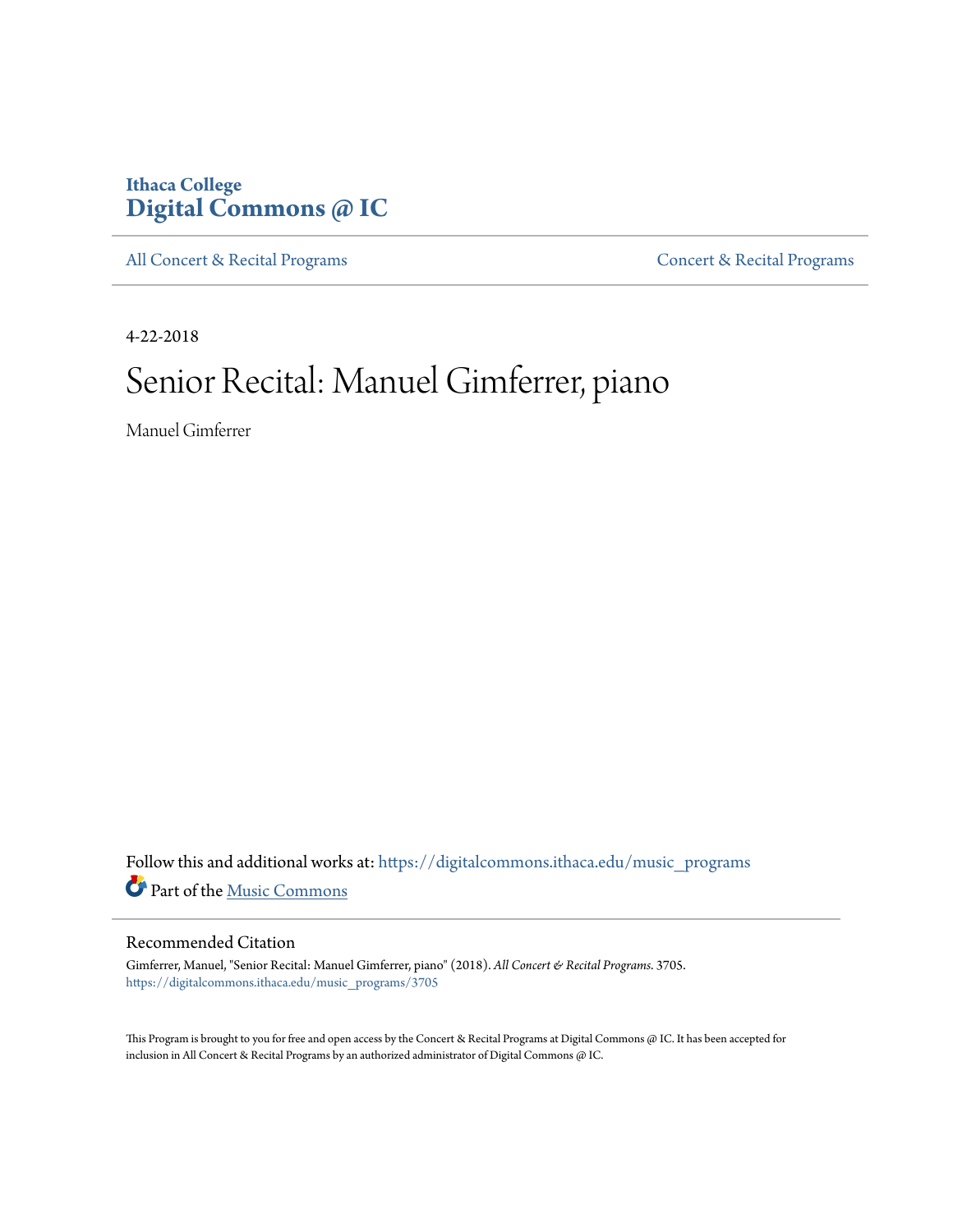# **Senior Recital:** Manuel Gimferrer, piano

Ford Hall Sunday, April 22nd, 2018 8:15 pm